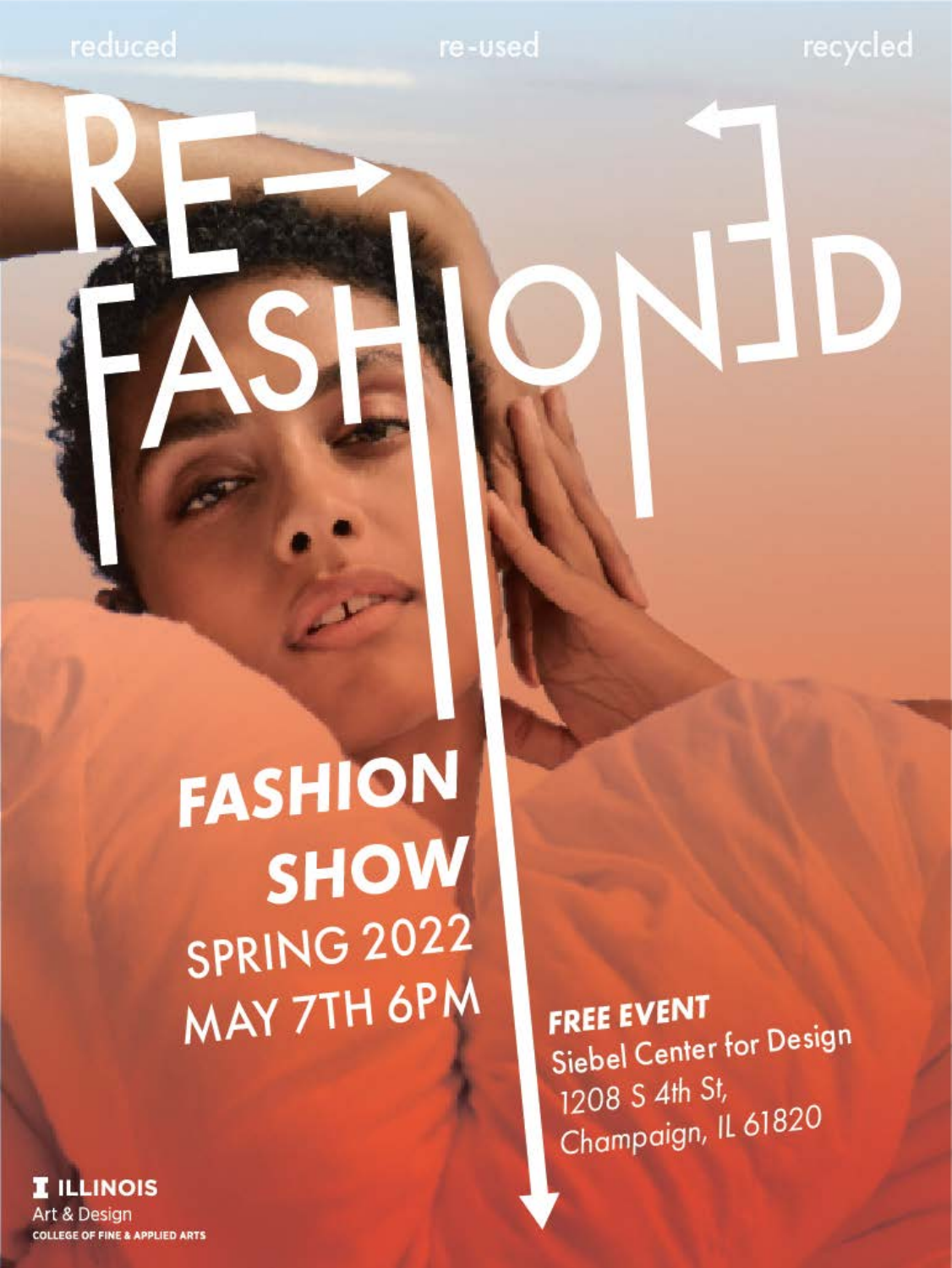# **RE-FASHIONED 2022**

#### **Found Object Fashion**

*Elizabeth Kelly* model- Dejon Cobbs

#### **Identity/Color**

*Andrea Zambrano* model- Valentina

## **Future Fiction**

*Olivia Benge* models- Tianyuan Wu & Olivia Benge

**Quick Knit** *Victor Avitia & Hallee Heredia* model- Will Monroe

#### **Gender/Silhouette** *Allyson Lin & Lourdes Duerkop*

model- Allyson Lin

**Gender/Silhouette** *Myka Thies* model- Alaina Gardner

## **Future Fiction**

*Andrea Zambrano* models-Callie Stilts & Leila Pearson

# **Found Object Fashion** *Myka Thies*

model- Myka Thies

## **Future Fiction**

*Karoline Stewart* models- Nicole Muczynska & Heather Robinson

#### **Future Fiction** *Myka Thies* models- Elias Finkleman & Ben Kulis

**Future Fiction** *Valerie Morrice* models- Anna Perey & Stephania Izaguirre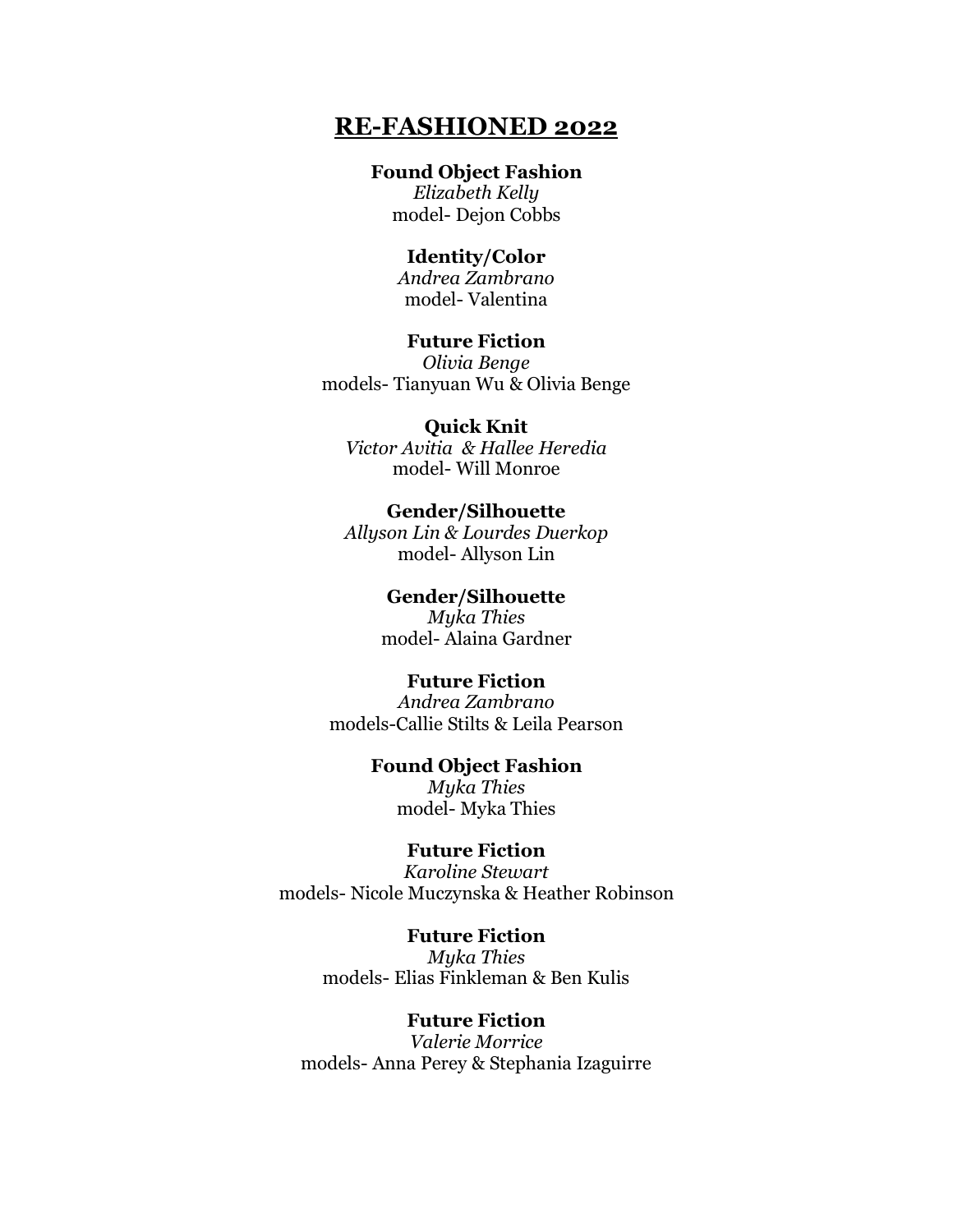## **History Mix**

*Natalie Simon* models- Grace Bowen & Natalie Simon

### **Found Object Fashion**

*Rachel Liu* model- Laura Tao

#### **Future Fiction**

*Rachel Liu* models- Ruiyang Dai & Yu Xia

# **Future Fiction**

*Natalie Simon* models- Karina Sanchez & Melissa English

#### **History Mix**

*Karoline Stewart* models-Kiki Frost & Karoline Stewart

**History Mix** *Elizabeth Kelly* models- Dominique Devalerio & Megana Adigal

> **Gender/Silhouette** *Mia Balice* model- Madison Park

#### **Zero Waste**

*Alexandria Baker* model- Caroline Akinson

**Up-cycling**

*Mckenna Hansen* model- *Mckenna Hansen*

**Up-cycling + Peaceful Statement** *Alexandria Baker* model- Erin Foster

**History Mix** *Myka Thies* models- Grace Rich, Elizabeth Mueller, Haley Jo Jurewicz

#### **History Mix**

*Nena Rohaidzam* models- Zoe Spengler & Timara Norman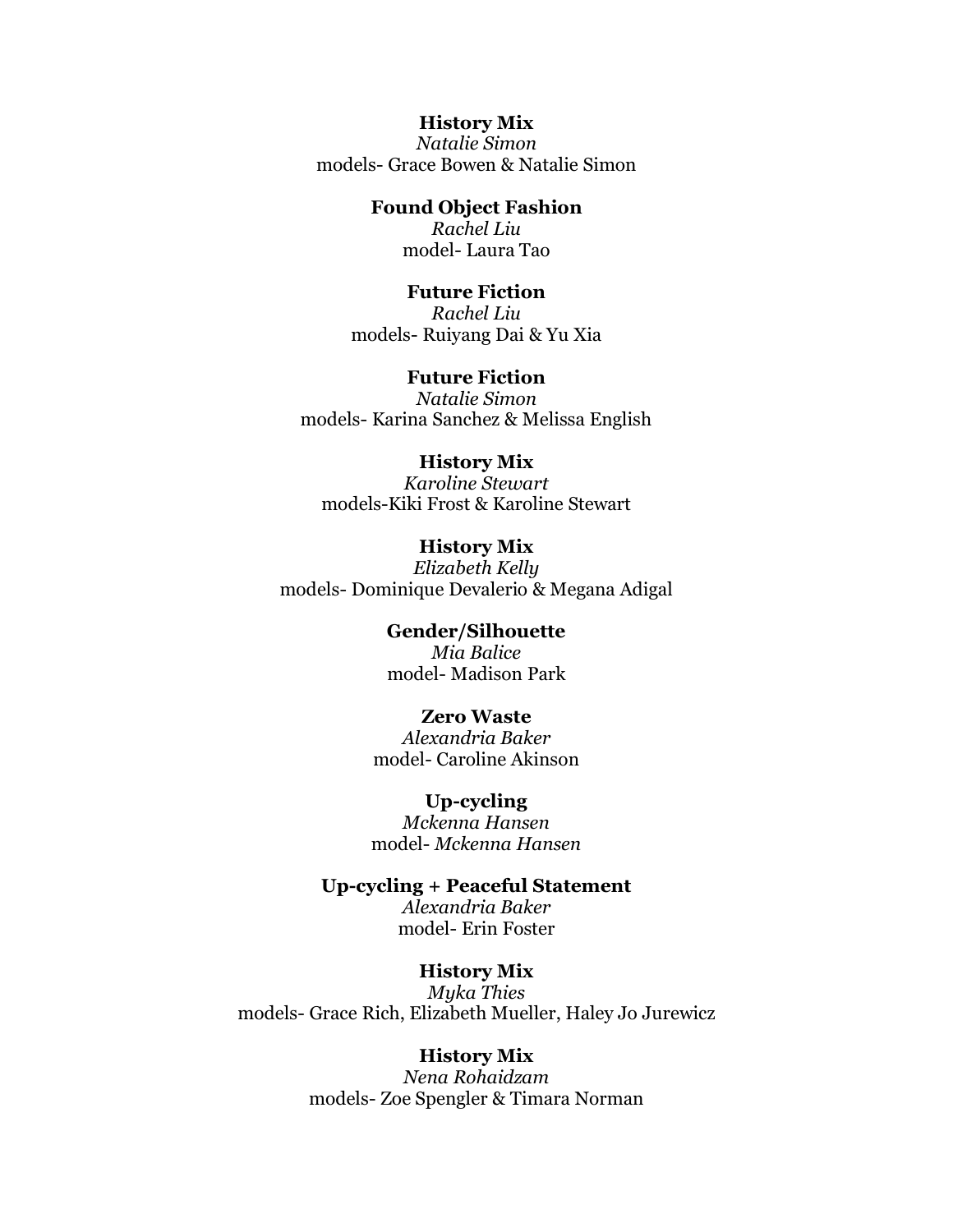#### **History Mix**

*Hallee Heredia* models-Olivia Orlandi & Hallee Heredia

## **Found Object Fashion**

*Prianka Lexman & Lauren Maro* model- Srishti Modgil

#### **Found Object Fashion**

*Myka Thies* model- Isabelle Swanson

#### **Emotional Plurality**

*Lincoln Roger* model- Tracy Au

#### **Emotional Plurality**

*Griffin DiStasi* model- Griffin DiStasi

#### **Up-cycling + Peaceful Statement**

*Charles Figiel, Alayna Nutty and Janna Schirmacher* model- Charles Figiel

## **Emotional Plurality**

*Emily Seigenthaler* model- Emily Siegenthaler

#### **Up-cycling + Peaceful Statement**

*Julie Kim* model- Jinee Kim

## **Found Object Fashion**

*Lourdes Duerkop* model- Lulie Duerkop

#### **Found Object Fashion**

*Victor Avitia* model-Michaela

# **Found Object Fashion**

*Andrea Zambrano* model- Victoria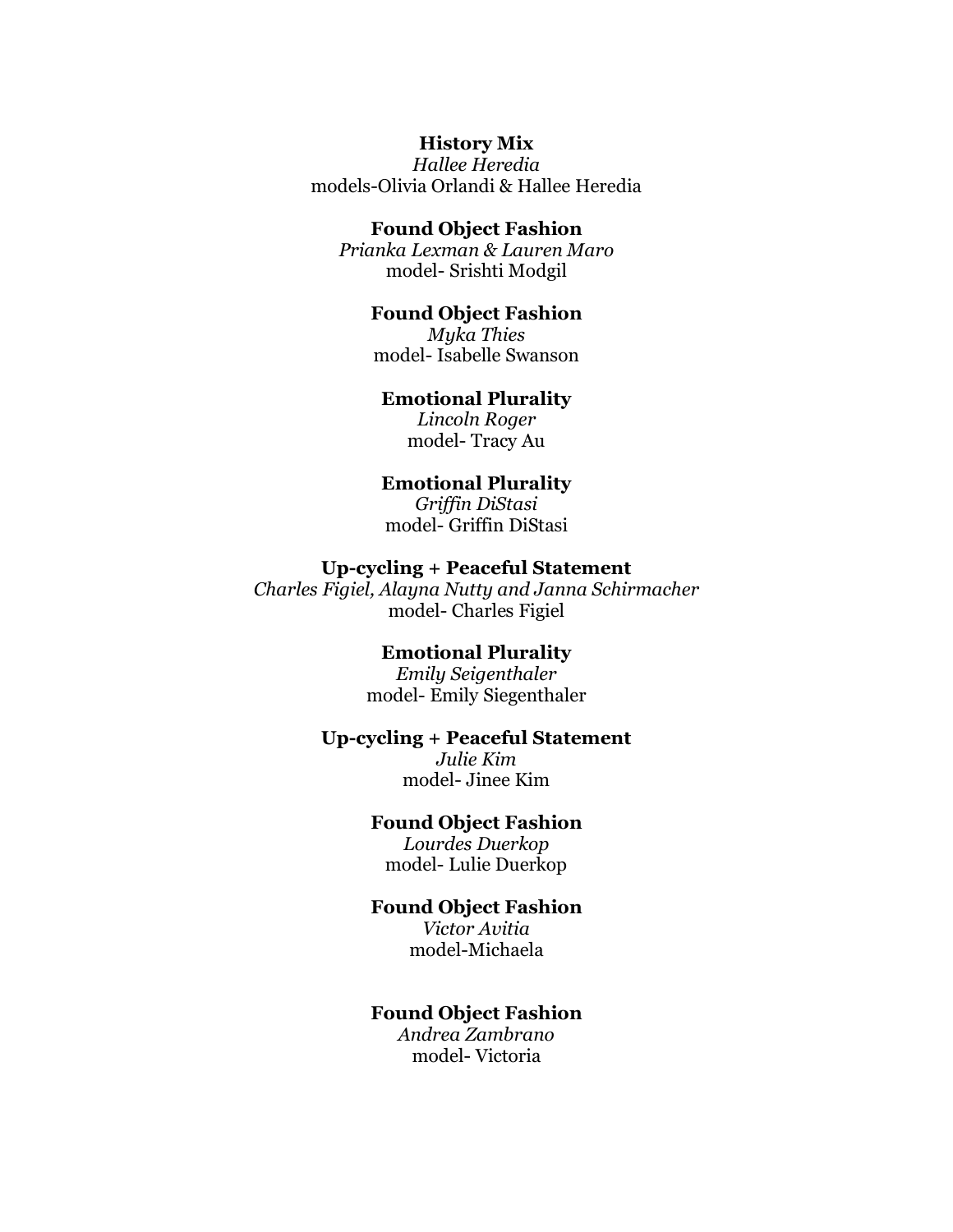#### **Found Object Fashion**

*Lindsay Lathrop* model- Gina Lathrop

## **Future Fiction**

*Elizabeth Kelly* model- Ivy Johnson

#### **Quick Knit**

*Natalie Simon & Maggie Beese* model- Kathryn Solorzano Lowell

## **Future Fiction** *Maggie Beese* models- Angeline Menezes & Scarlett Hoffer

## **Found Object Fashion** *Uros Tubic* model- Uros Tubic

# **History Mix**

*Maggie Beese* models-Sophie Mennenga & Maggie Beese

### **Emotional Plurality**

*Lucy Quinn* model- Lucy Quinn

## **Emotional Plurality**

*Yujie Huang* model- Wenjie Ding

#### **Zero Waste**

*Yujie Huang* model- Yuchen Zhao

## **Found Object Fashion**

*Kennedy O'Keefe & Morgan Kang* model- Shallon Malfeo

#### **Emotional Plurality** *Taylor Pfenning* model- Carol Tian

# **Gender/Silhouette**

*Kennedy O'Keefe & Andrea Zambrano* model- Lydia Davidsmeier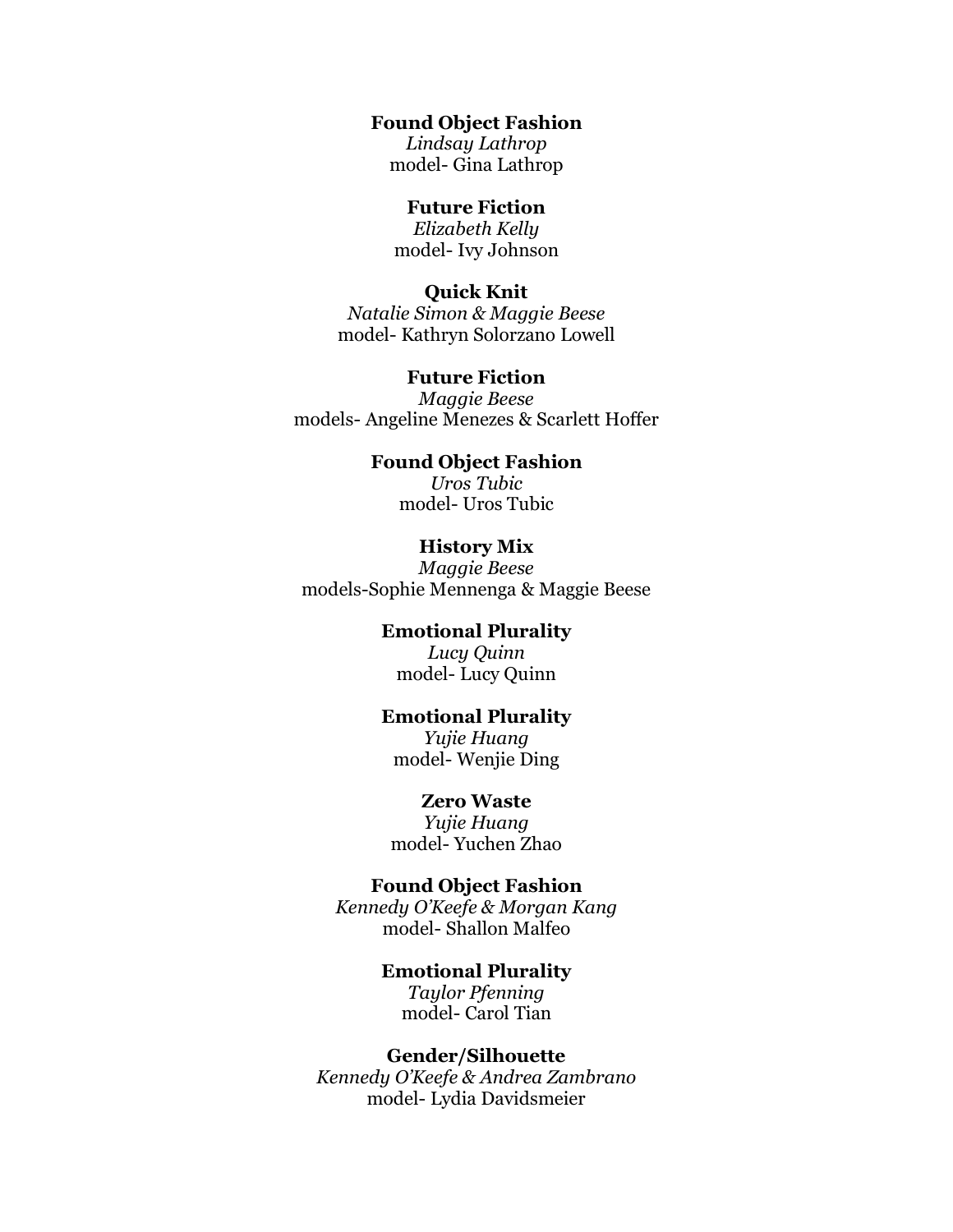**Future Fiction**

*Courtney Kelly* model-Soraya Pierson

## **Future Fiction**

*Victor Avitia* models- Yoni Argov & Natalie Monroe

#### **History Mix**

*Jonah Buckus* model- Alex Capps

**Future Fashion** *Nena Rohaidzam* models- Nathan Seiler & Nena Rohaidzam

> **Future Fashion** *Rachel Shen* model- Rachel Shen

**Zero Waste** *Charles Figiel* model- Alan Dong

#### **Quick Knit**

*Mia Balice & Olivia Benge* model- Grace Reynolds

#### **Zero Waste**

*Katie Moy* model- Katie Moy

# **Found Object Fashion**

*Rachel Liu* model- Rachel Liu

**Up-cycling + Peaceful Statement** *Miranda Mottlowitz*

models- Jenna Pryor, Miranda Mottlowitz, Liana Gorenyuk

#### **Identity/Color**

*Lindsay Lathrop* model- Quinn Turpin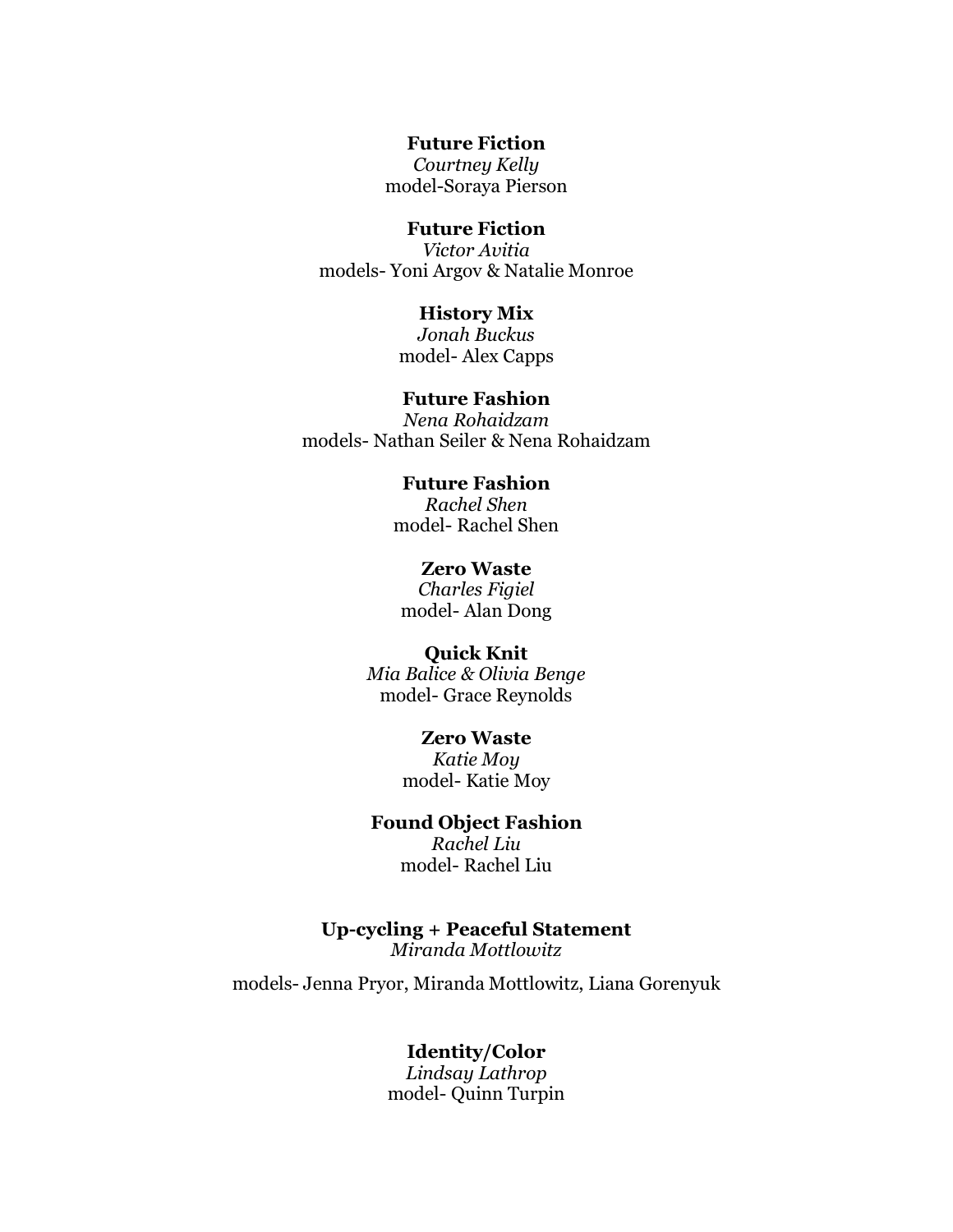**Future Fiction** *Prianka Lexman* models- Anish Makkapati & Ruchi Garankar

**Future Fiction** *Mia Balice* models- Megan Miller & Maggie Filkin

**Future Fiction** *Hollis Kerr* models- Neil Kasbekar & Hollis Kerr?

**Future Fiction** *Lindsay Lathrop* models- Jillian Lathrop & Helena Talanges

**History Mix** *Hollis Kerr* model- Sami Lindenberg, Erin Klapez

> **Zero Waste** *Miranda Mottlowitz* model- Ioney Clarke

**Quick Knit** *Andrea Zambrano & Jonah Buckus* model- Sasha Hirschberg

> **Identity/Color** *Elizabeth Kelly* model-Jazmyne Hayes

**MFA Thesis Project /Lake Superior** *Courtney Kelly* model- Richard Gregg

> **Identity/Color** *Prianka Lexman* model- Amani Sunkara

**History Mix** *Rachel Liu* model- Karissa Wang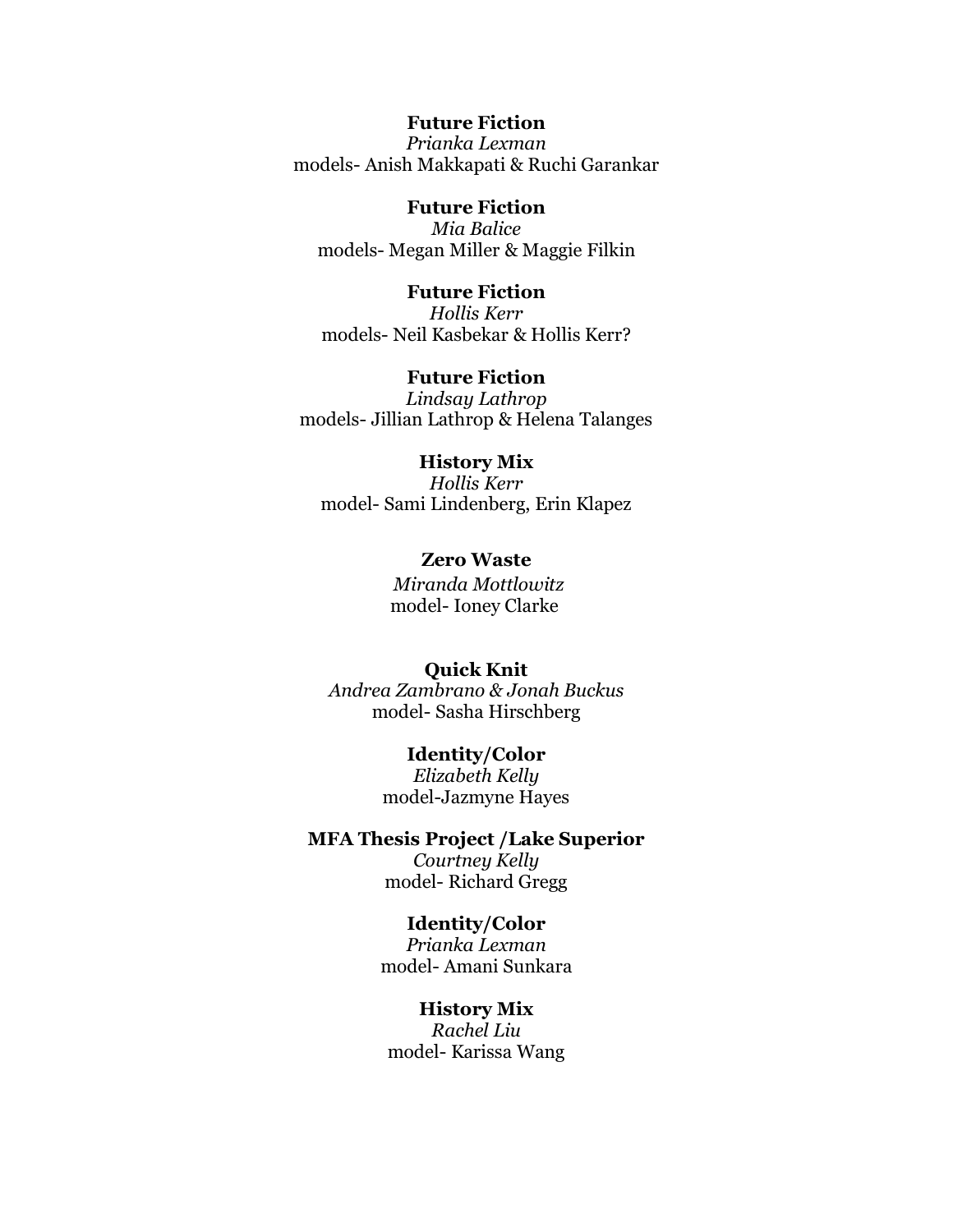## **History Mix**

*Lindsay Lathrop* models- Shira Fishman & Lindsay Lathrop

## **Identity/Color**

*Mia Balice* model- Mia Balice

#### **Identity/Color**

*Uros Tubic* model- Danny Vogwill

#### **Found Object Fashion**

*Courtney Kelly* model- Meici Yang

#### **Quick Knit**

*Nena Rohaidzam & Rachel Shen* model- Matthew Haak

#### **Found Object Fashion** *Mia Balice*

model- Brook Hacker

## **Found Object Fashion**

*Courtney Kelly* model- Khetag Tsabolov

#### **RE-FASHIONED**

#### **COURSES & PROJECT DESCRIPTIONS**

#### **ARTS 223 Experimental Fashion, Asst. Clinical Professor Susan Becker**

#### *Found Object Fashion*

Each student was required to make a wearable work of art out of an unusual repurposed material, found, not purchased (or from the I.D.E.A Store). Students were encouraged to use the unique properties of the chosen material and a work of art from the Krannert Museum of Art as primary inspiration.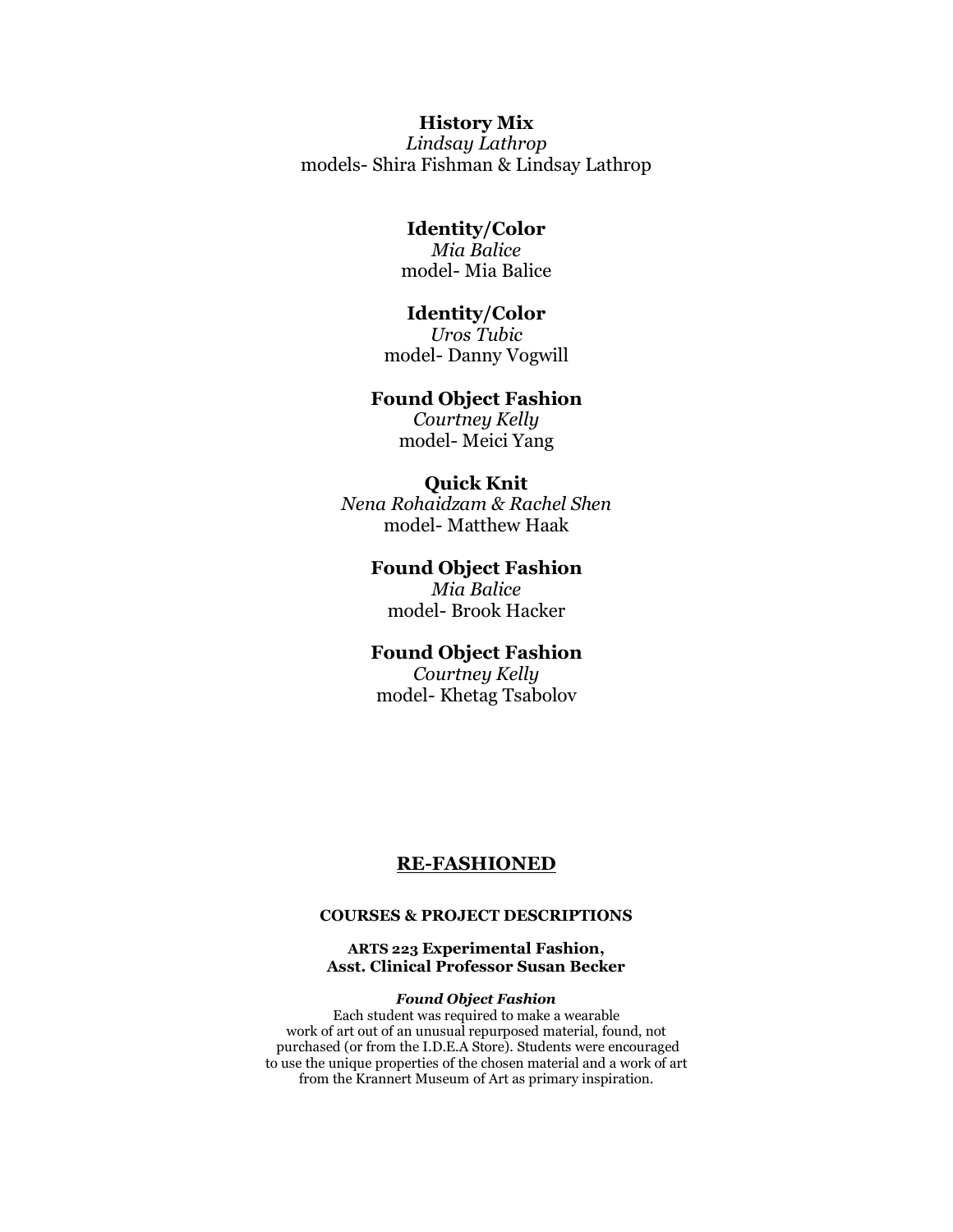#### *Gender/Silhouette*

*S*tudents worked to make a garment out of recycled billboard material and repurposed vinyl wallpaper from the I.D.E.A. Store. They were instructed to investigate the relationship between silhouette and gender and utilize the pattern technique of added fullness.

#### *Identity/Color*

Students investigated the role of clothing in communicating identity and culture. They were asked to chose and research a single color and use that color to design a sartorial identity for themselves.

#### **ARTS 320 Fashion and Textile Design, Asst. Clinical Professor Chiara Vincenzi**

#### *Emotional Plurality*

Students investigate the concept of Emotional Plurality. They reflected on the multiple emotions they have experienced or have been exposed to during the COVID -19 Pandemic. They designed and weaved a new textile creating woven wearables ensembles.

#### **ARTS 321 Sustainable Fashion Development and Branding, Asst. Clinical Professor Chiara Vincenzi**

#### *Zero-Waste Project*

Students implemented Zero-Waste techniques designing zero-waste cutting patterns, experimenting with geometric/organic shapes, manually and using technology.

#### *Up-cycling Project*

Collecting textile from the Krannert Costume Shop, and donated garments from the Karma Trade store, students created new garments using sustainable techniques such as: deconstruction, patchwork, and laser cutting geometric/organic shapes.

#### *Peaceful Statements*

Students created "Bold Statements" inspired by peaceful messages focusing on both personal and global themes. Their artworks were screen printed on their up-cycled garments.

#### **ARTS 420 Making Fashion, Asst. Clinical Professor Susan Becker**

#### *Quick Knit*

Pairs of students were given an extra large t-shirt as the starting point for a unique creation. They were instructed to use as inspiration dualities such as melt and freeze, conform and rebel, classic and avant garde and given just two class periods to complete the look.

#### *History Mix*

Students used donated fabric or clothing as raw materials to create a mini collection of at least two looks. They were asked to chose,